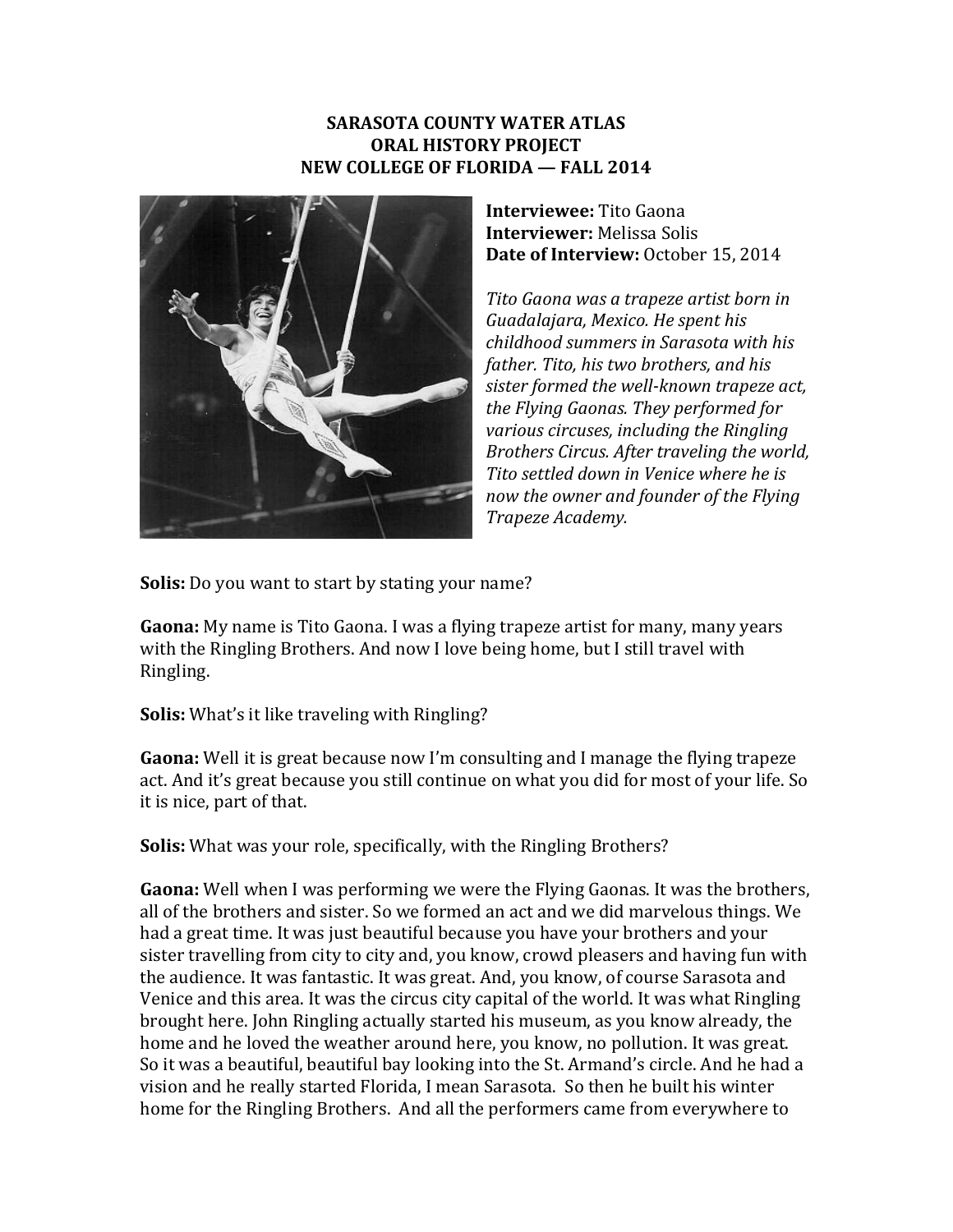the Sunshine State where they could practice and stay away from the snow, the cold weather. The beautiful days like this, it was fantastic for the winter. So they were really the snow birds. And then [Phone rings in the background] it became tradition. The circus and everything was just what it was. It's a tradition and the phone is ringing, I'm sorry.

**Solis:** It's okay, do you want to go get it?

**Gaona:** It's okay. So, you know, traditional. That's the circus. It is what it is and nobody can change that. And now—the Venice arena used to be here. They changed it over and brought it to Venice. But after being neglected for ten years or more you know, they just let it run down. And we the foundation, the Venice Circus Arts Foundation, it's a non-profit organization we wanted to save it. But when you don't have your heart in it, like preserving circus history or whatever it is, they just want to take it down and tear it down and have another lot, another McDonalds, [Chuckles] another place. But anyway, I think they're making a big mistake not saving it.

**Solis:** How many brothers and sisters did you have?

**Gaona:** We are seven of us. But only five of us, you know, we performed together. The four of us right now. Yeah, the four of us performed. And it was a blast. It was great because we grew up, we went to school, came on vacations from Mexico. Came here and grew up. And my father, being a part of the circus, we wanted to be a part of the circus. And that's how we got involved. We started to—well the circus it was called the climbing baby cobra, the circus. And that circus was a big circus under the big top. You know, after Ringling. So we started in that one and then we started developing these original acts and they were a hit. And so we stayed with Ringling for 17 years and here we are. It was fun.

**Solis:** What inspired you all to join the circus? What do you love most about it?

**Gaona:** Well the most inspiring was that my grandfather had a circus back in Mexico. So you know. Grandpa, wow. We always looked at things and we always heard things about him and all my father's brothers and sisters. That was a big family, The Gaona Brother Circus. And they, I can just remember with photos growing up. I mean I don't remember the circus really, but it was a big tradition back in the twenties, thirties, and forties. So at the time, my father they were little kids with their own circus. And then all of a sudden that was our generation. We were the 6th generation, right now. Victoria she kept going with the tradition and she still loves the circus, so we'll see.

**Solis:** Victoria is your daughter?

**Gaona:** Daughter, yeah. Yeah, she's fabulous.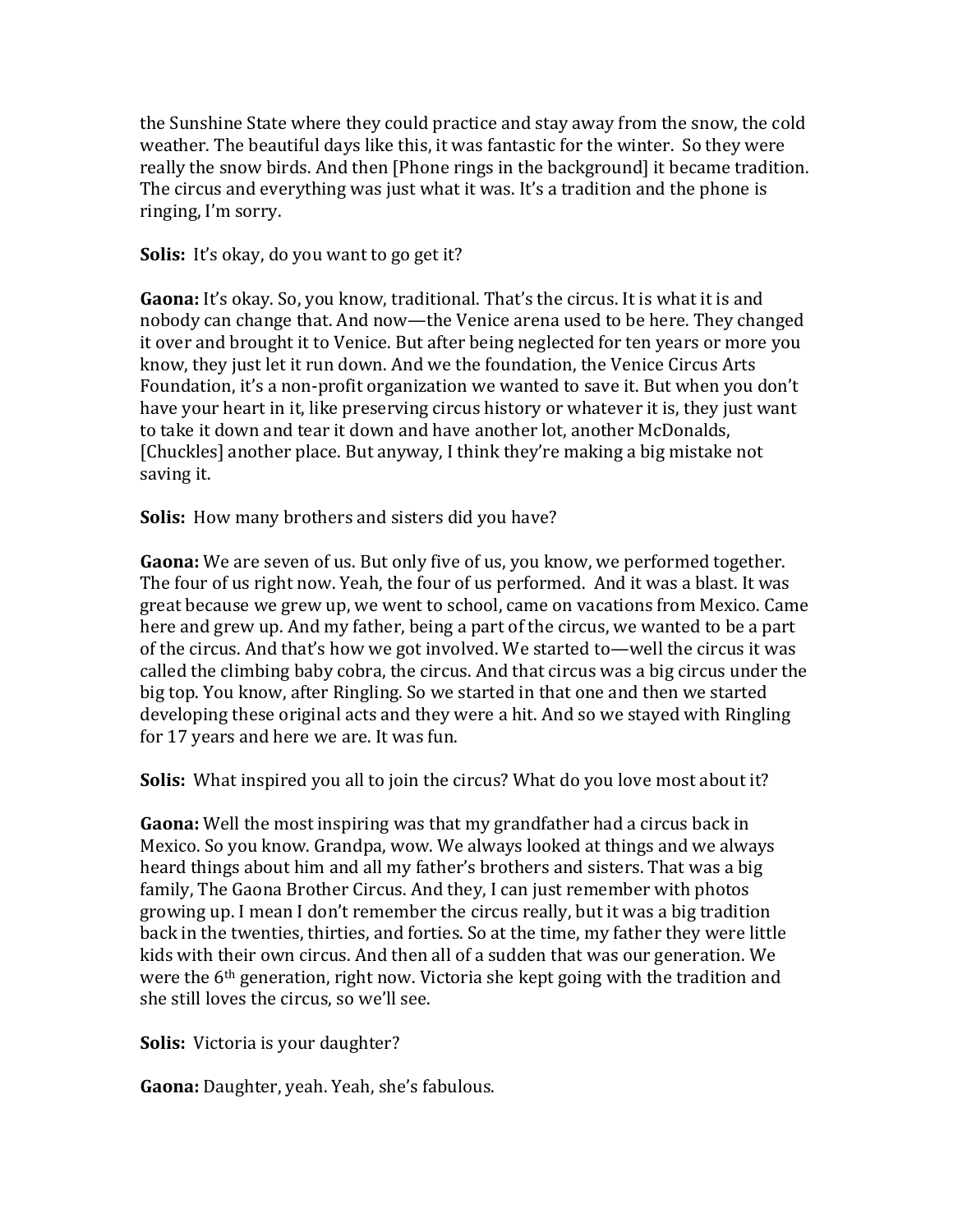**Solis:** And what does she like to do?

**Gaona:** Oh everything. Flying the trapeze, she does all these aerial arts that are incredible; she's phenomenal really for her age. She was born, it's like they say she got *sadas* in her veins [Laughs].

**Solis:** So your grandpa taught you and your brothers how to do everything?

**Gaona:** No, my father. My grandpa taught my father, but my father, he kept the tradition with us and we loved it, we enjoyed it. We said, "I want to be a part of that. I want to." It's fun, you know. At the time, we were really superheroes. Doing all these crazy things and it was amazing. Flying and doing triples and quadruples and everything in the air. My father was a catcher and then after my father, my brother became the catcher, so you know. But the show must go on. And we had fun. It was great.

**Solis:** Can you describe to me what a typical show night would be like?

**Gaona:** A typical show night— You better be ready for the show! The lights go on, the music goes on, and you better be focused. But it was fantastic because, you know, you can't describe it. You have to live it. And that's what I saw when I saw a circus afterwards. I didn't realize how looking at it from the other side was. How thrilling it was to see all these performers performing and I said, "Isn't that funny? I did that all my life, but now I can feel what the audience feels." And I think that's one of the things that's very rewarding to accomplish something and then see it through someone else. And that was me watching the show. But I used to do it. I used to be in the ring all the time. Now I'm watching from behind the seats and it's great really. There's nothing like circus. You have gymnastics, you have theater, but the circus is incredible. The arts, the performing circus arts is amazing. And in gymnastic, you go to the Olympics if you want to become an Olympic champion but you're an individual. But in the circus you have a group to do things together and enjoy. And I think that's one of the things. I watch a gymnast and I say, "Wow, I got my brothers and we got a team together." And so it's supportive.

**Solis:** So there's a lot of teamwork involved in the circus?

**Gaona:** Oh yeah! I mean there has to be. When it's a big group you have to be a part of it, you know. You have to click together and you all have to work together. And it's nice. I believe it's one of the beautiful things; to know that you are performing and you're trusting in the catcher and you're trusting in the person who's giving you the trapeze to get back so. You got to be, you know, right on.

**Solis:** Did you always work with your brothers?

**Gaona:** Yes, yes I did. It was—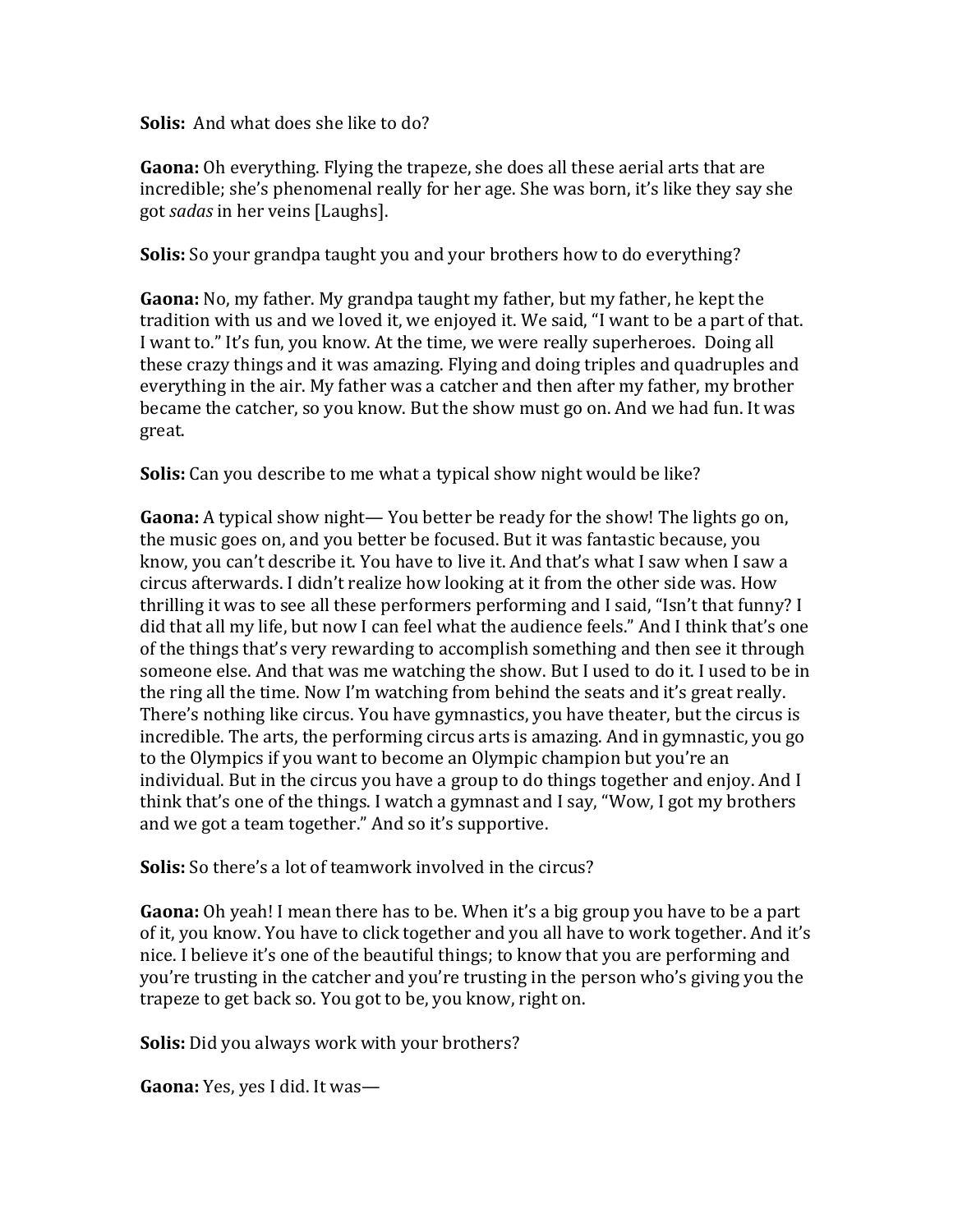**Solis:** Can you imagine trusting anyone else?

**Gaona:** Well I see it with a lot of people. Once you do a show, you get used to it. But there's nothing like family. It's great, I'm going to be in the hands of my brother. And my brother is going to be together with me. And that's what I think. You grow up with that, and if you lose that, you feel funny. Where's my family? But you get through it.

**Solis:** You said your brother lives right next to you.

**Gaona:** Yeah!

**Solis:** Do all your brothers and sisters live next to you?

**Gaona:** We all live around. Yeah, they all live here.

**Solis:** And, did you all grow up here? And summers in Mexico?

**Gaona:** Yeah, summers in Mexico. No, summers here. And we used to go back and forth in school in Mexico. And come for the summer here to join my dad. And then you start growing up and you said, "Well, what do you want to do? I want to do some homeschooling." I let my mother teach me and I went to a correspondence school and this is what I wanted to do and that was it. I chose my career. And actually, we did choose our career. It's nice. By travelling with the show, with the circus, with the company it was like a little united nations. They came from all over the world. So you got 350 people involved in this little world, travelling from city to city. And speaking all different languages. A better education than that you cannot buy. You have to live it. And that was neat.

**Solis:** How many places have you travelled to?

**Gaona:** Oh my gosh! A lot. We did a world tour, which we performed. We went to six months in Australia, six months in Tokyo, Japan. From there went to South America. Argentina, Colombia, all of South America, Brazil. Back to Europe, Germany, Belgium, France, Sweden for six months. So tours everywhere. So you lived the culture. You lived everyone's culture. All these Slavic language, Russia you know Bulgaria, Czechoslovakia. It's nice because most of the performers knew. We knew each other. We're working with Ringling. But then they go home and you get to see them in their own home and environment, you know. So that's nice. It's just like you! You know, you're now at the college here. Your home is Puerto Rico but you have a home here because you're now studying.

**Solis:** So would you say you have a home almost everywhere in the world?

**Gaona:** Well, if you would have said to me, where's your home? I would have said everywhere. The world is my home. It's amazing. It was like that. One summer in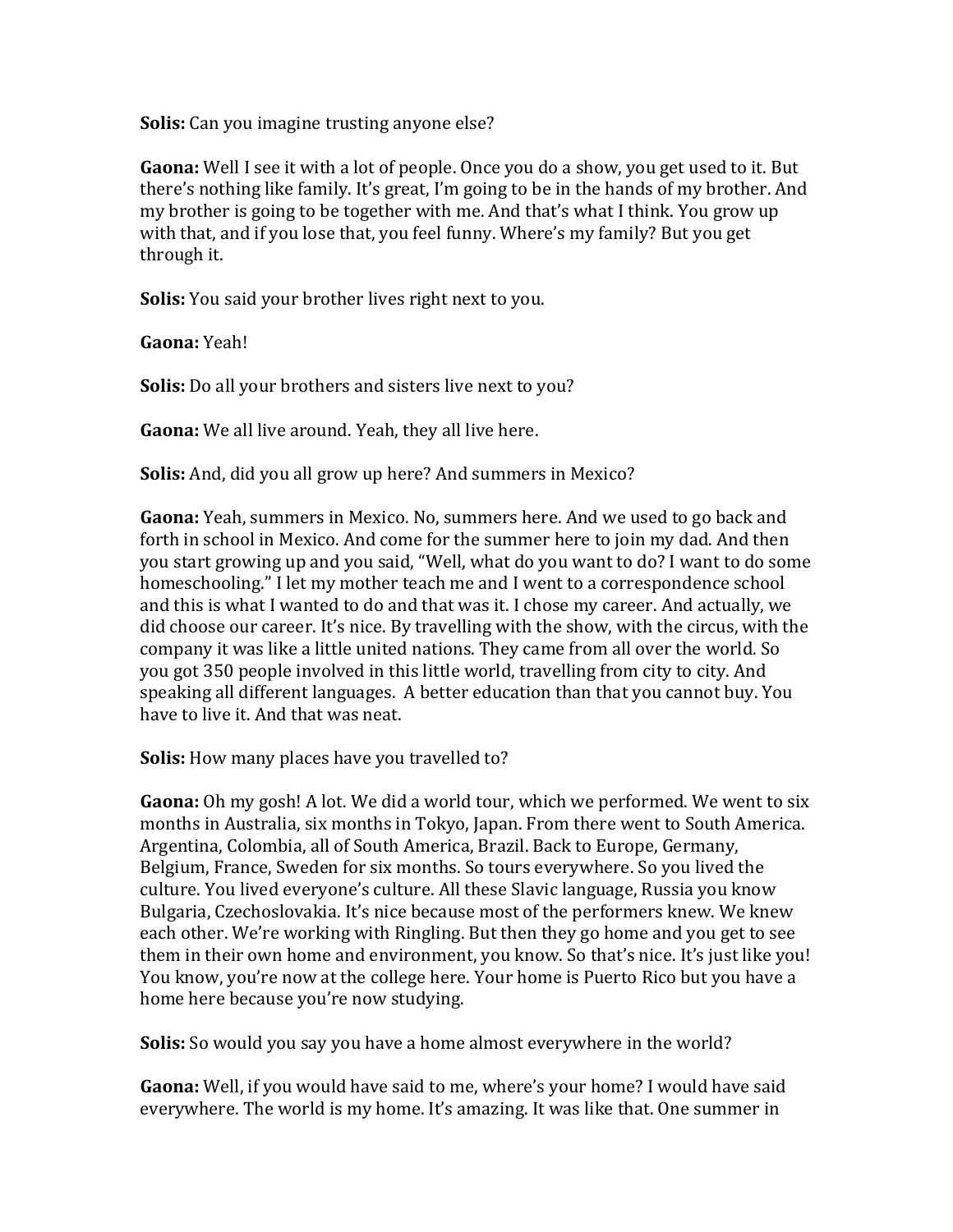Sweden. Six months. Go to Paris. Five months in Paris, France, Switzerland. That's another, because every country has their national circus. So the national circus would love to have the Flying Gaonas. And that was the beauty of it, you know. "Oh my gosh! Will you come with us? Will you come?" "Oh sure, that would be nice." So, it, it was a ride! [Chuckles]

**Solis:** What was your favorite and least favorite part about traveling?

**Gaona:** Least?! I don't think I have a least. I loved it. I mean— Oh! Going to the checkpoints [Chuckles] "Take your shoes off!" I mean, they do that now. But everything was an exciting moment. And those times going to Moscow, to Russia, to checkpoints. You go to every country. Your passport—I thought that was fascinating. How they controlled everything. And then, yet, you're performing for all those people. In Sweden—You see the culture of the people. South America and Puerto Rico; the people go wild when they see something in the circus that's exciting and they applaud. But in Japan they just go like [Gestures], because that's just what they do. They're expressing themselves. Not clapping, or ah! you know. That's another culture you get to see. Like in Bulgaria. In Bulgaria to say yes is *da*! [Shakes head] *Da!* Instead of saying *da*, [Nods head] they go *dah* [Shakes head]! You see. It's no but it's yes. And to no. It is *da* [Nods head]. It's incredible how the cultures are different. And it's fun because you learn all that.

**Solis:** Did you ever get to meet the audience after the performance?

**Gaona:** No, they wanted to meet us, [Laughs] that's the fun part. One of my biggest fan that I used to be growing up. You know, when you're a kid and you have an idol at the age of fourteen. And that idol grew up with me. And I learned about music and I sang and I enjoyed it. He was a part of my life. And then the most beautiful part of this was when he wanted to meet me after he saw me performing. And you know who that was? Paul McCartney, the Beatles. So that was a big thing, you know, "I want to meet Tito." And after that we 'came nice friends and I see his shows with Wings when he changed. And he came to see us perform when he did his last White Album with the Beatles. It was New York City. It was the last show. He came to see it. And that was neat.

**Solis:** That's really cool.

**Gaona:** And then he opened the show with his new band Wings in Madison Square Garden where we were. So that was nice. So all these little things like that, one after another, that's the fun part of it. And if I could start it all over again I would. I would do it again. There's no such life. And they pay you for it! [Laughs] So think about that!

**Solis:** Do you have one performance that stands out from the rest? Maybe one performance you liked a little bit more than the others?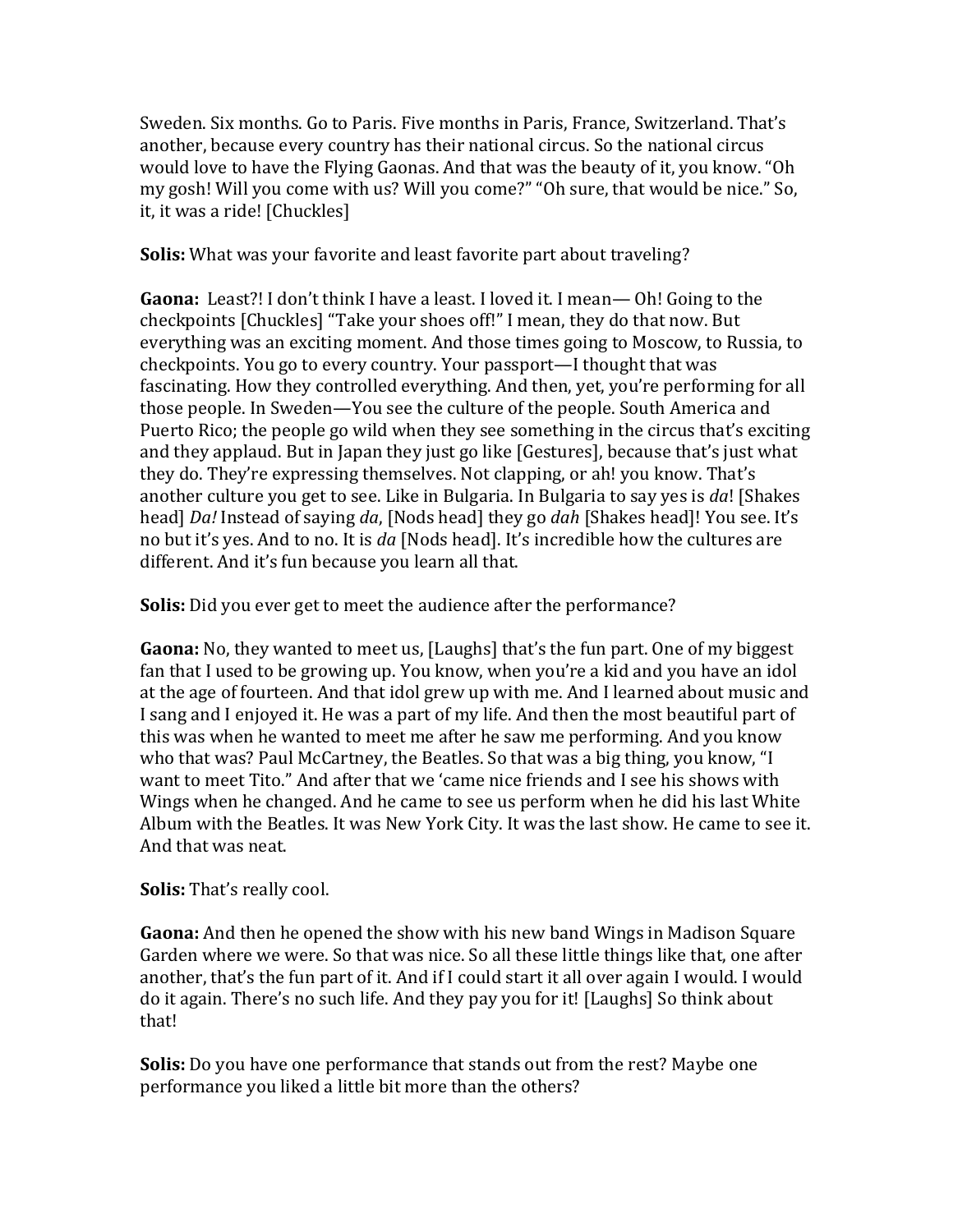**Gaona:** Oh well yeah! The most important performance was in Monte Carlo. For Prince Rimier and Grace Kelly. The prince of Monaco and the princess of Monaco and they have a circus festival that competes the whole world participates. One act, two acts from all over the world. So that was an incredible show and to be able to say could we make it? Could we win something? I don't know. I didn't think about winning. I just wanted to participate. But we did win the Golden Clown, that was like the Oscars of circus and it was beautiful. It was something that you can't buy. You have to win it. And that was what we did. We won it.

**Solis:** What, um, what was your routine to win the Golden Clown? Do you remember what you did?

**Gaona:** Oh my gosh! We had a, I mean—It was an act, it was an incredible act. You start off with a triple, a summersault, you start off with so many different tricks you know. And the final trick is bouncing back to the trapeze sitting down. That was like a big close of the act. It was fabulous. But that show, I would say it would be one of the best shows you kind of dream for, you know. And once you do it, wow, it's just a dream come true. And the show must go on and every show and every day. For example, with Ringling you perform 672 shows a year. So imagine doing a triple somersault, just a triple somersault, 500— for 620- 672 shows a year. So how many turns is that? And then you go on, and for many years, fifteen years. So I kind of did a lot of turns in my life, okay?

**Solis:** Do you remember—

**Gaona:** And I'm still normal [Laughs]!

**Solis:** Do you remember learning those turns? Do you remember—

**Gaona:** Of course! The trampoline. Oh my god we used to love jumping on the trampoline and learning those tricks. And we jumped and jumped all day long. And practice and practice and practice. So I've been jumping and turning all my life, okay? And it's fun. It is a ride.

**Solis:** So you said your father taught you how—these tricks right?

**Gaona:** Yeah! Papa was a coach. He started with us himself! He was a Charlie Chaplin of the trapeze. He did comedy. Fabulous. Watching my father was an enjoyable thing. Enjoyable to see him. And I laugh all the time. He did an incredible low trapeze act with comedy. And so I looked at him like, wow my dad is an idol to me. But then, when we got involved he was our coach. And we actually learned together actually. We actually experimented and it clicked.

**Solis:** Did he choreograph your routines?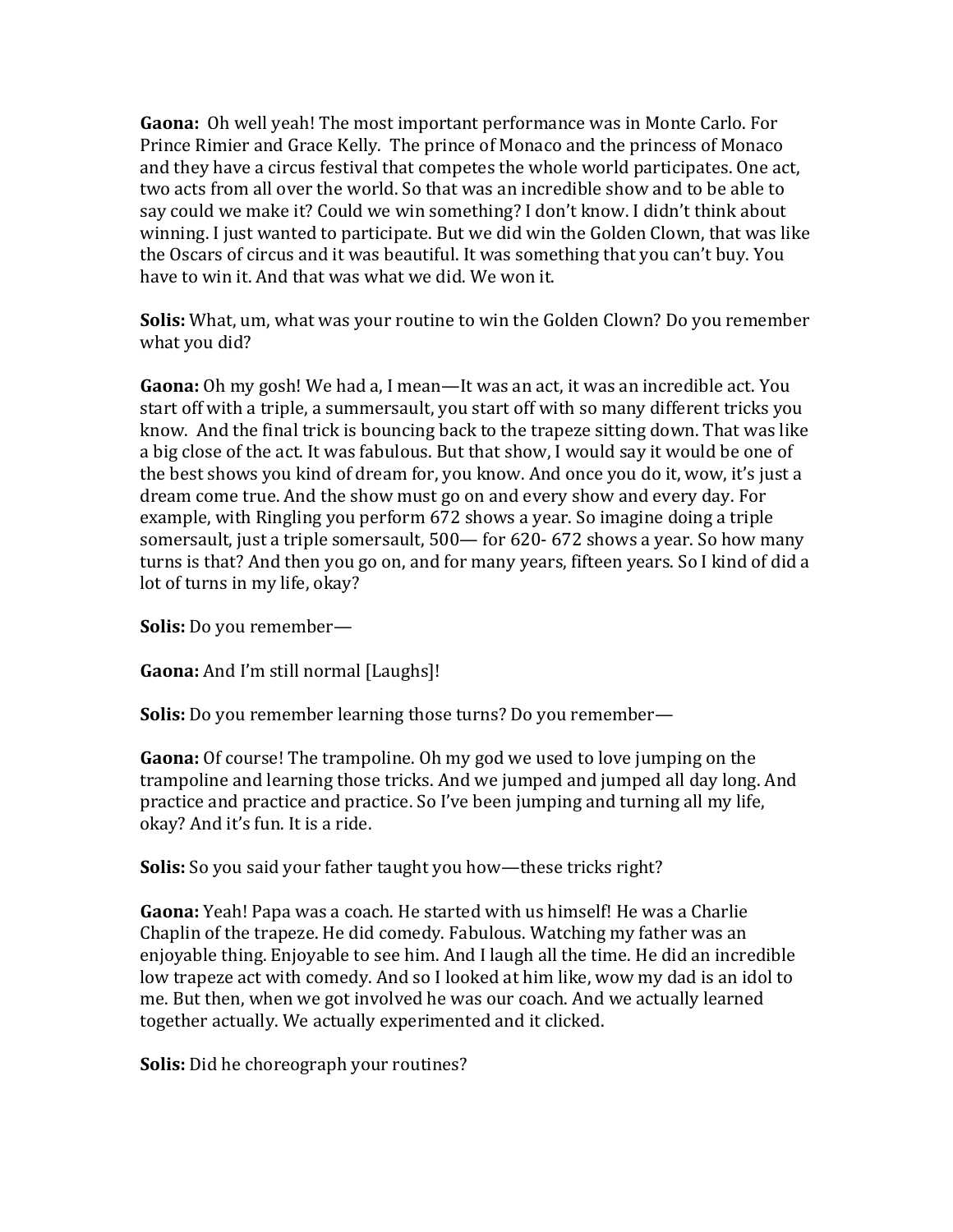**Gaona:** Yeah! You know, we were all kind of,: What do you think about this? What do you think about that? Oh well that this, But at the end he would say, "Why don't we do it like this and like that." Of course, the experience—"Okay, yes sir. We'll do it that way."

**Solis:** Did you do comedy?

**Gaona:** Um. Not really, he was a specialist. The way he did it was incredible. So I just let it. I went to serious. And it was fun. It was a lot of fun.

**Solis:** How about your mother?

**Gaona:** My mother?

**Solis:** Did she approve of the circus?

**Gaona:** My mother was always scared about us getting hurt. She was always thinking, "Oh my god, my kids." But she saw that we did very well. And we were fine. And it was great, it was great. She just accepted it and she enjoyed it too.

**Solis:** Did you ever teach her any tricks?

**Gaona:** Mom? No. She says, "I can be home and cook for you guys." And that was great but tricks? Uh-uh. She had good tricks up her sleeve; cooking for us. Oh! "Today you're going to eat this." Terrific! Fantastic! But she was a character. She loved it too.

**Solis:** Did you perform in Sarasota?

**Gaona:** Oh yes. In Venice, Sarasota. Actually mostly, Ringling was here. Just about a mile away the arena. And we practiced there all the time and performed. In Sarasota I did, before, when we used to come with the first show. I was only twelve years old. So we did perform all along here. And if you ever think about maybe— [Dog gets up from the couch to move to the other room] that was Puddy. But anyway. What I'm trying to say is when you being to perform and you are performing in many cities and many shows you meet so many people which is nice.

**Solis:** How is the circus community in Sarasota? You said it was a circus city?

**Gaona:** Well I mean, yes. Before Sarasota used to be like my home now. There used to be riggings in each property because every performer came to stay away from the cold and be with Ringling. And Ringling was always like, you drive down the highway and the streets and you see everybody practicing in the air. And that was nice. Because they were all practicing their acts because of the weather. You wanted to be warm and it was cold up north. [To dog]Are you okay? Are you okay Puddy? Oh my gosh! And so that's it. That's one of the parts. That was nice.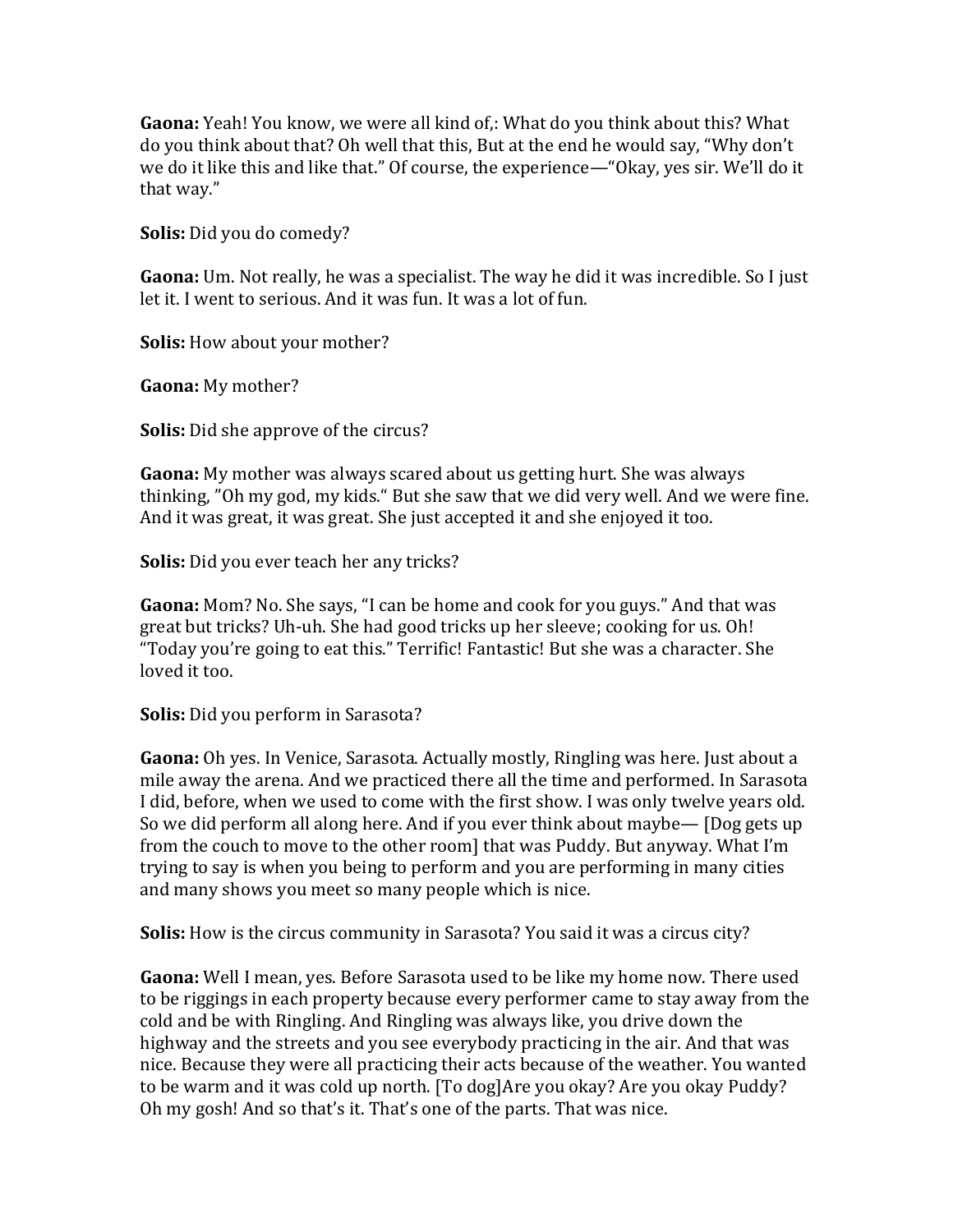**Solis:** Um. About the arena. You said they wanted to take it down. And you don't believe in that.

**Gaona:** Well we tried for a long time. But you know there was something about it. And I think it was the wrong time, the economy, it wasn't the right moment. The arena is what it was. It's a very, very important landmark of history. But for some reason I guess they don't understand what it is. You have to be involved with that. But we'll see.

**Solis:** Did it mean a lot to you?

**Gaona:** Well, of course! It means a lot because it was whole part of our life there. Right out here near in Venice. It was a home of Ringling Brothers. So it was a big thing, yeah. It'll be a shame when they take it down.

**Solis:** When are they gonna take it down?

**Gaona:** I don't know. I think this month or something.

**Solis:** And um, why did you decide to stay in Sarasota? Why did you decide to make your home Sarasota?

**Gaona:** No, we didn't decide. It felt natural, you know. Just like now if you decide to live in Denver, Colorado— "Oh, I'm going to go to LA." I think the work takes you. That's where you choose, you know? Like, you did! I'm going down to college. But where? I'll go to Sarasota. But your roots are in San Juan, Puerto Rico. And that's why I think everybody has their own root. I mean, my hometown was Mexico City Guadalajara, you know. But this was my home here from the beginning because of work.

**Solis:** Do you go visit Guadalajara often?

**Gaona:** Yeah. It is fun, you go and it's another culture. You have fun. You see how it is. So it's nice, it's interesting wherever you go. I love travelling.

**Solis:** Yeah, you just came back from a trip—

**Gaona:** Denver, Colorado. I was there two weeks ago. I was in Salt Lake City. Ringling was there, that's why and then I went to Denver, came back home. And then tomorrow, next week, I go to Cleveland, Ohio. So, you know, see how the act is going. See if everything is fine. Just doing some checks.

**Solis:** So now you oversee certain acts?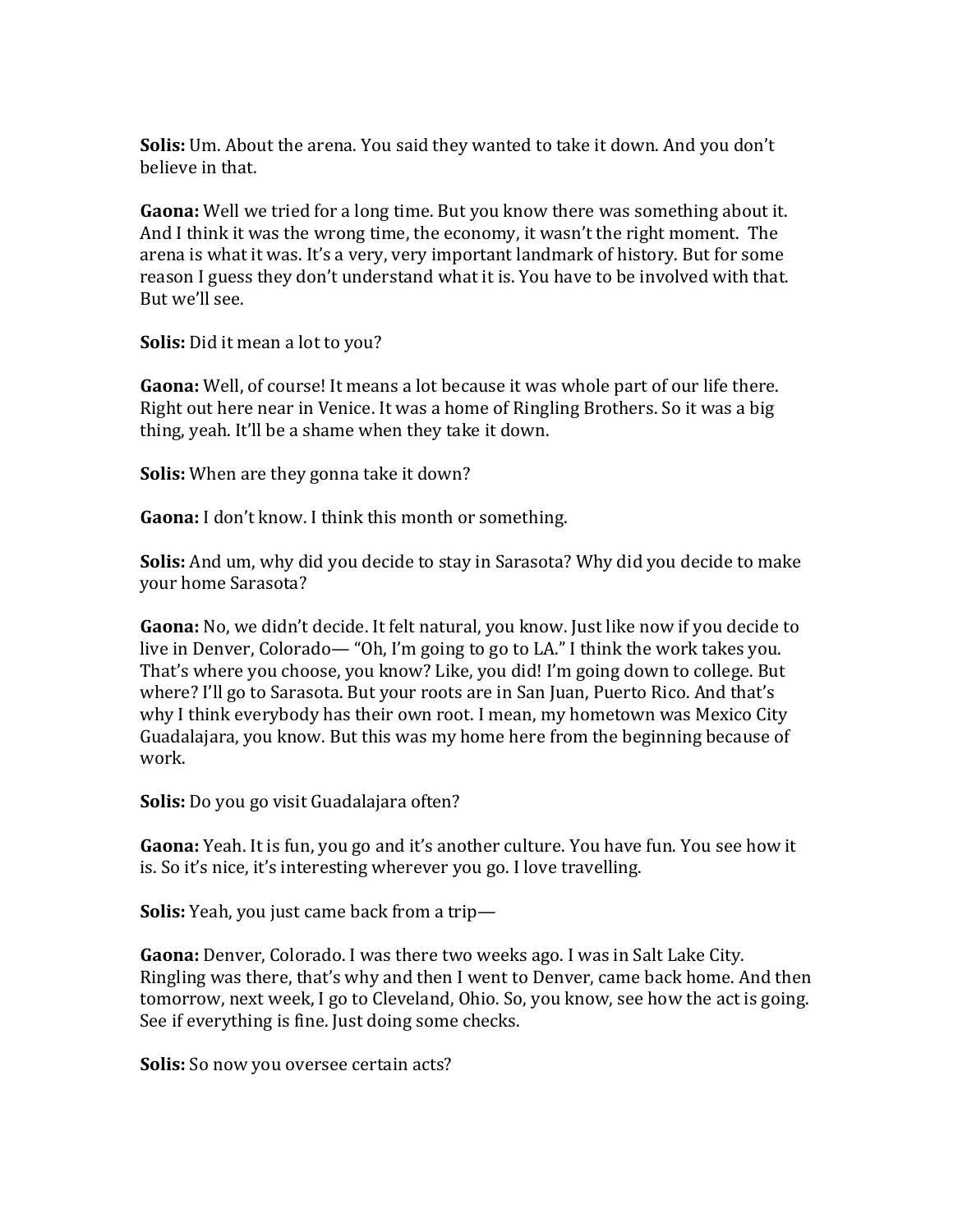**Gaona:** Yes, especially the flying trapeze. It's what I oversee. I put a show together with it and it's exciting.

**Solis:** Do you choreograph any of the acts recently?

**Gaona:** Ah, you know we love to choreograph. I like the ideas of the act, I put the acts together but then the production has their own choreography, things, and music. So we leave that to them. They're professional to know what they want, what kind of music, and what kind of lighting. But we do the act. And then this is it. Now you polish it off however you want.

**Solis:** Would you say circus has changed?

**Gaona:** Circus has changed. Now they want to take the animals away. And that's another thing that has changed. The kids loved the animals. To see an elephant for a little boy. It's like me, I remember seeing an elephant. It's like seeing a dinosaur now for me but you know it is something to see an elephant. But it's just, changes has come through that. But the circus still fights to have their animals. It's beau—that's what makes it the greatest show on earth. But of course you have, like, Cirque du Soleil that's like a theatre circus. You know, they have. It's beautiful too, you know. The circus will never die. As long as there is a child born every day the circus will never die. And that's the way it is. Have you seen my little buddy here [Referencing the dog]? They can tell you if they could speak. They made a lot of people laugh. So anyway, that's a part of life. If you ever get to St. Armand's circle maybe you can go, you remember to see the little ring of feign and you'll find us. Tito Gaona and then you'll read about all the performers that lived in the area. And so that's a big tradition too.

**Solis:** And was being in a circus like being in a community? Did the flying trapeze get along with say the clowns?

**Gaona:** Oh yeah, yeah. I mean, here's a clown getting married with a trapeze artist. Or here the clown is a clown but outside the ring he's a person. And he's dating this wonderful lady who is an aerialist. And the clown becomes a clown. And she becomes an aerialist. But when the shows done they are together. And just—oh you can even—oh look how in love they are. So that's the beauty of it. Everybody; it's a whole community it's a whole family. Traveling together and um so, it's a community, a very special community.

**Solis:** I was talking to someone and they said when they were growing up in Sarasota they could see um lots of members of the circus walking around and practicing their acts. But now, you don't see that as often.

**Gaona:** No now, it's a different change. It's changed a lot. Permitting; if you're gonna put a rigging up you have to have a permit. It's changed a lot you know. You can't even do nothing to your house. You have to go get a permit. So that's what it is. It's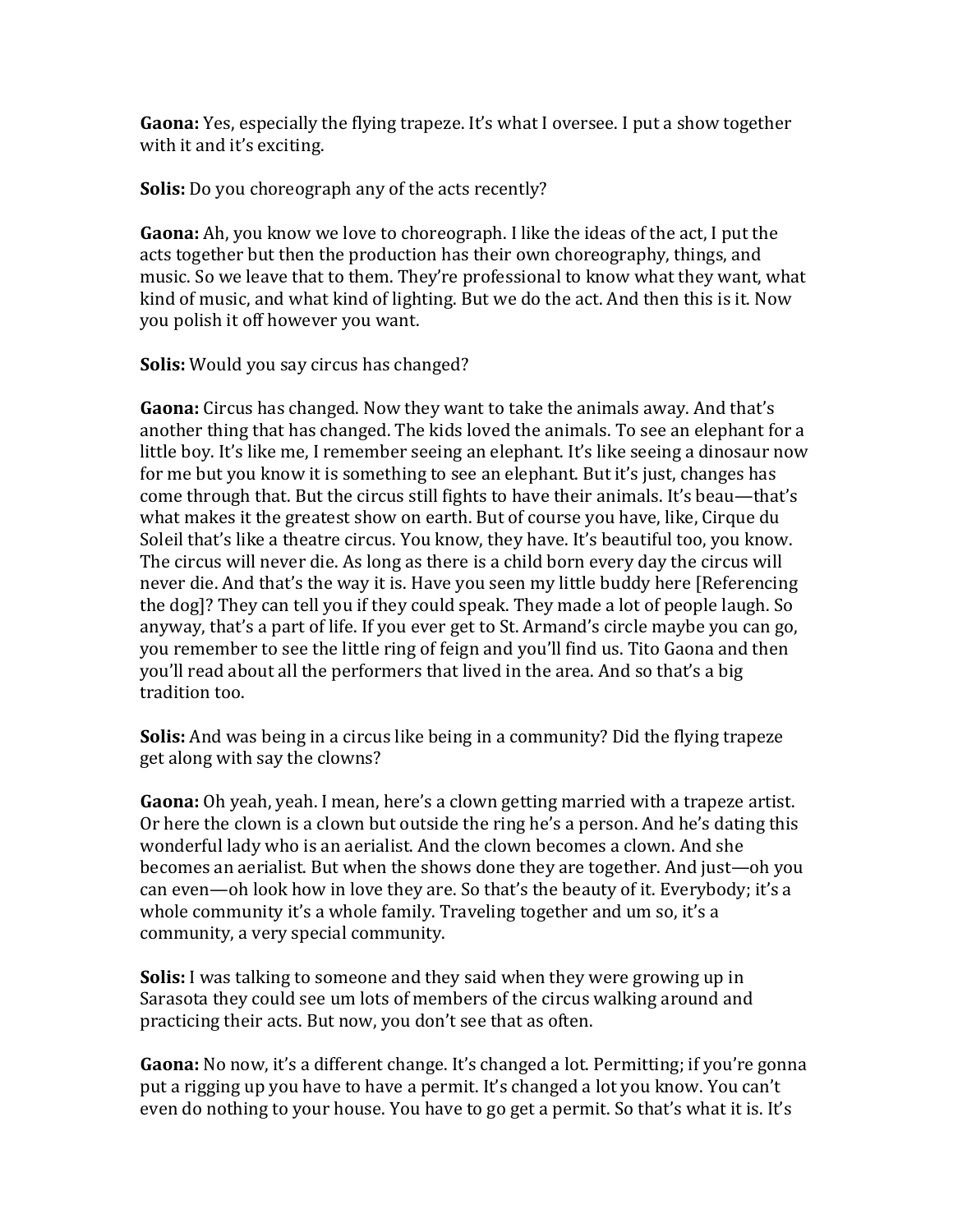totally different than before, you know. So that's why, you know, those days were very special. And these days are modern and different. The only thing I don't accept is I see everybody with phones. They forgot the communication of looking at each other. Nobody trusts each other because the only thing they trust is their phone because their looking at it all the time. So if I look at you, who's? And I don't even know who you are. And that's what I see a lot in airports and I see everywhere. It's beautiful, I can't knock it, but it's just taking a lot of contact with people. Now they all get married in the internet and they don't know who the hell they're gonna get married to but they're in love. And so you know those are things, that's not the truth of life.

**Solis:** How would you say this lack of communication has affected the circus?

**Gaona:** I think it has. I think it has affected a lot of stuff. I think it's like they have their own entertainment thing in their hand. And that's the texting and the Facebook and all that. It takes away from the real life the real, you know, thing. And the day went by and the day is over. But if you were involved all day long. You know, sending a text or being involved in Facebook, don't you think. I mean it's something you should all think about. The young people today. I just don't see they see each other anymore. I believe in college. Isn't it the same in college? I mean it's hard to: "Oh, I'll talk to you later. I gotta, uh, see you later, okay?" No communication anymore.

**Solis:** Yeah, sometimes, I'll see a group of people sitting down eating but none of them are talking to each other.

**Gaona:** Yeah, and that's what's sad about this. Because you know you're missing out on life. You know you want to be able to say—you know, I mean, you look at those things and it's affecting—it does affect a lot. It's a pollution of your [Laughs] you know what I mean?

**Solis:** It also, um, definitely affects performance. Because now you can open up just a clip of a performance from the circus on your phone and you don't actually get to go see it and experience it. Do you think there's a difference between seeing it on your phone and seeing it in the circus?

**Gaona:** This is the same thing when you go to the movie theatre. You see it on the big screen, you have friends around, you share a movie. But to see it on the phone. You're like I'll see it later but you never get to see it all because you get bored. So it's a big difference. It's like—and I believe there's more problems with the phone, um, living with the phone because it's all problems. You're breaking up with somebody or you're gossiping. It just complicates the life. But not realistically. In college you better start focusing on what you do. So that's where you know. But I think that's one of the things you see a lot when you go to the circus now. Okay, they tell you to turn it off at the movie theatre but in the circus they sit down and here's the kid and the family at the circus. And the teenagers or the mother are not watching the show.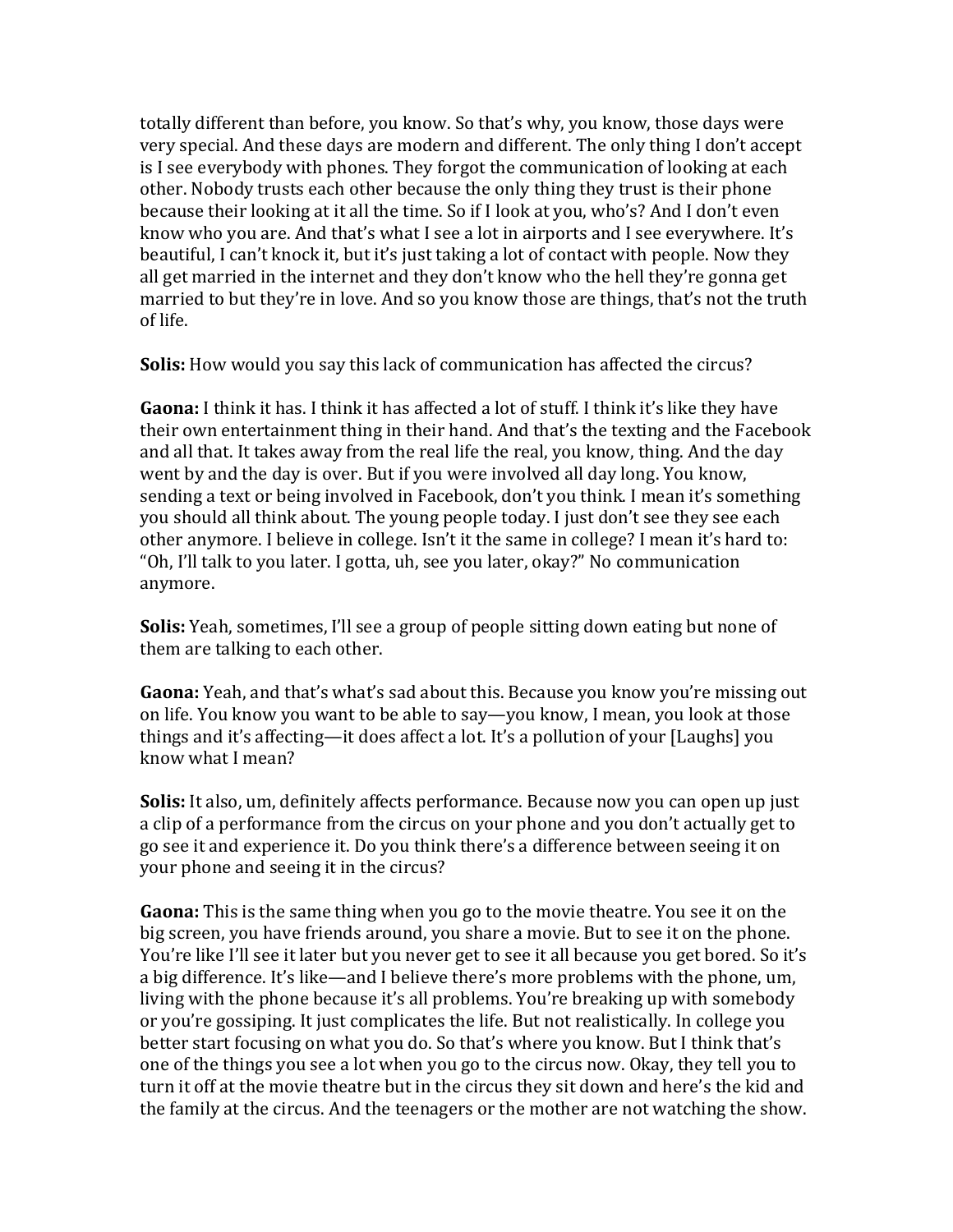They're texting. It's incredible! It's amazing isn't it? So, but that's kind of a little bit of what I see. But the circus is the circus. The kids go, the parents go and they always say I'm gonna take the kids to the circus. But they don't say I'm gonna go to the circus. It's like childish or something? But no, it's an incredible art form. Discipline and fascinating.

**Solis:** Yeah, it's a very unique experience.

**Gaona:** Yeah, you know, if you ever go see any circus. You know, Ringling Brothers or you go see you know it like, whoa, blows you away. It's like these guys on a motorcycle; eight on a globe. You know a globe that goes around. Eight motorcycles inside. That's incredible. That is amazing and that's a thrill. You know, it's a wonder of the world. Have eight guys on a small globe with eight motorcycles. And they just got by each other by that much. That's amazing.

**Solis:** How long does it take to set up a show?

**Gaona:** Now that's another story. That's when they have the work crew. They come in, they set up, they work late. Like, let's say we finish everything on Sunday, they tear down everything, they put everything on the train, the train goes to the next city, they unload. They unload the elephants, they unload everything. So the train is a mile long. So think about it. And just unloading setting up for Thursd—Wednesday performance so they got Monday and Tuesday to re-put everything up and work till the weekend. Thursday, Friday, Saturday, and Sunday. And tear it down again. But you see that's the working—that's the crew. They do that but they sleep all seven days. They don't do circus but they know how to move the show. So if you don't feel it.

**Solis:** What was your last performance with your brothers?

**Gaona:** My last performance was in Brazil. Yeah, it was beautiful. It was one of those shows we, uh, actually we never stopped because we couldn't do it. We only said to ourselves why don't we go have a vacation? We never got a vacation in 45 years. Nonstop. Performing and performing and performing and enjoying what I love the most. But we decided why don't we go home and have a break or a vacation. We loved it so much and that was it. No more contracts no more nothing that's it. Gonna enjoy this and that was all. So that was the last performance; in Brazil.

**Solis:** That's nice. Um. Did you ever have any conflicts with your brothers while you were working with them?

**Gaona:** Eh, you know we never really thought about that. We were always happy because we were performing. Um, you know I lived in the train. I love the train, I loved traveling. They loved, um, being in a motor coach or being in a home. And you know everybody had their own life. But when we came together to perform we were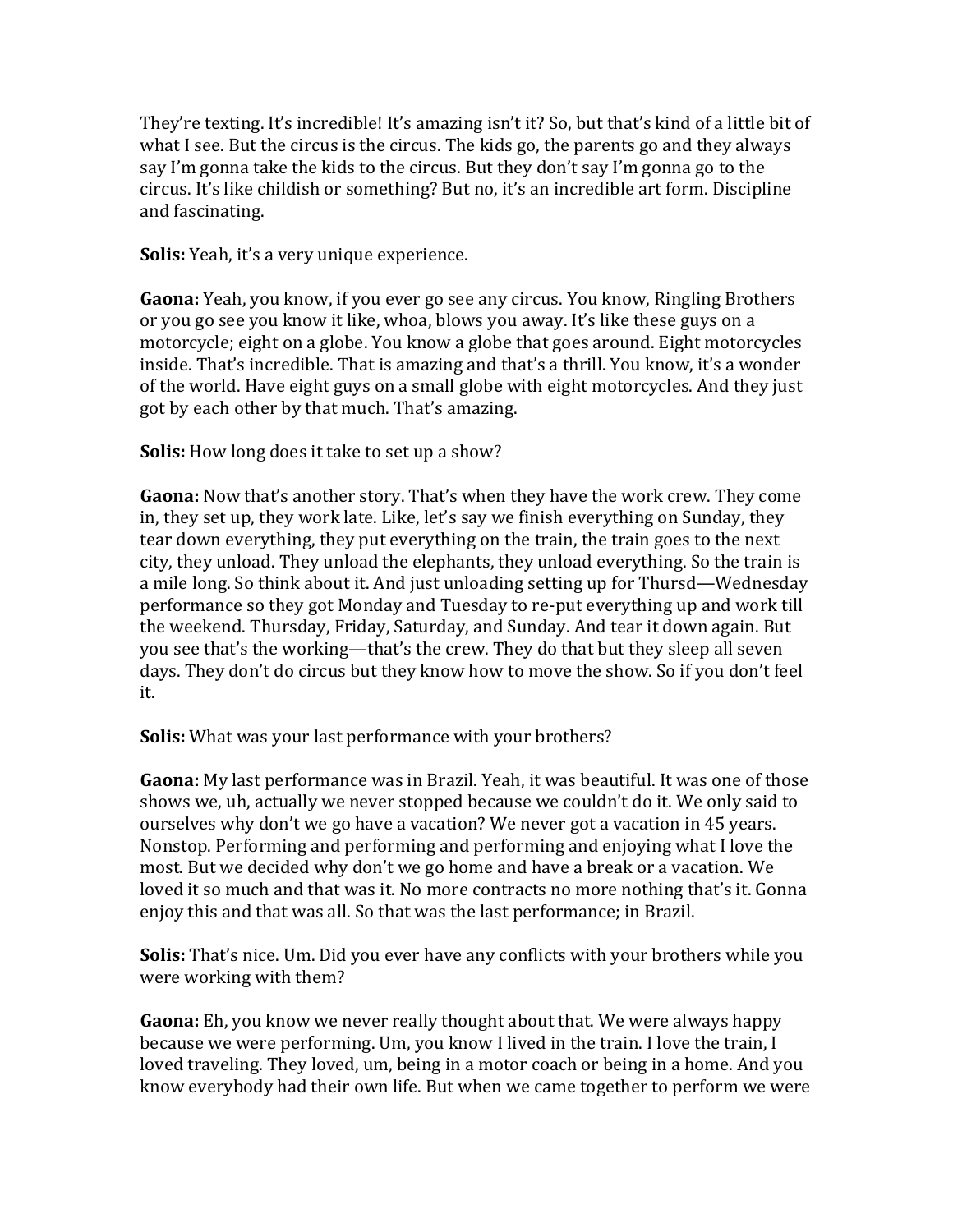all happy to see other. And then we just, "See you tomorrow," you know? And there was never time for conflicts. It was a lot of, a lot of good stuff.

**Solis:** Um. How long did you have to practice beforehand? Before a show?

**Gaona:** Practice or warming up? [Chuckles] Practice? We practiced a lot when we started. And then after we would practice after the show if we needed to. If we didn't, the act every day is there, you know, the performance. But practice at the beginning was a lot. But you just got to watch your diet. You just got to stay in shape. You got to, because you know that's one of the things you know you were careful of. So—

**Solis:** When you were traveling did you only have time to do performances or did you ever like to go around and look at the cities?

**Gaona:** Well, I don't know if you realize it. But we come to the show. Let's say this is the seven o'clock show at night, the evening show. You have all day free. You don't do nothing, all day free. Go see whatever is in the city, whatever you know enjoy. And go to work and only work five minutes. And so, you only work five minutes a day now. Tell me, where are you going to feel that better now. Of course, now a days more production more this. But in my times, I worked only one, two, three tricks which only took about a minute and 2 seconds. And so I performed three minutes. My brother two minutes and the other one two minutes. So you perform seven minutes or 8 minutes a show. And you like doing that. So that was a big thing. And then you get out you close you know in the evening. Rest, then another seven o'clock show. Or maybe two shows at four and seven. So you come in, you get ready, you do your thing. You perform. You see, you don't have to change the act because the act it's the people that change. The audience changes all the time. So your act's there. But if you want to do something extra you do it for fun. And it's like, you blow everybody away. The audience doesn't realize I did something new but the performances—the whole circus is like wow, you know, someone did something today, it was spectacular. Oh yeah, I do that every once in a while when I have fun. But that's the exciting, having the people is exciting. It's important.

**Solis:** So you feed off the audience's energy?

**Gaona:** Absolutely! You know if I'm seeing you or you and it's twenty thousand people I'm focusing with you three of you. So I'm having a good time with everybody but I'm focusing with you. And that's what made it easy for me. You know, it was fun, it was fun, and then you know, not ignore them, but you got a lot of people watching you. You're focusing on someone and they give you feedback and they're enjoying your work and that's how it is.

**Solis:** And, um, your costume is at the front door right?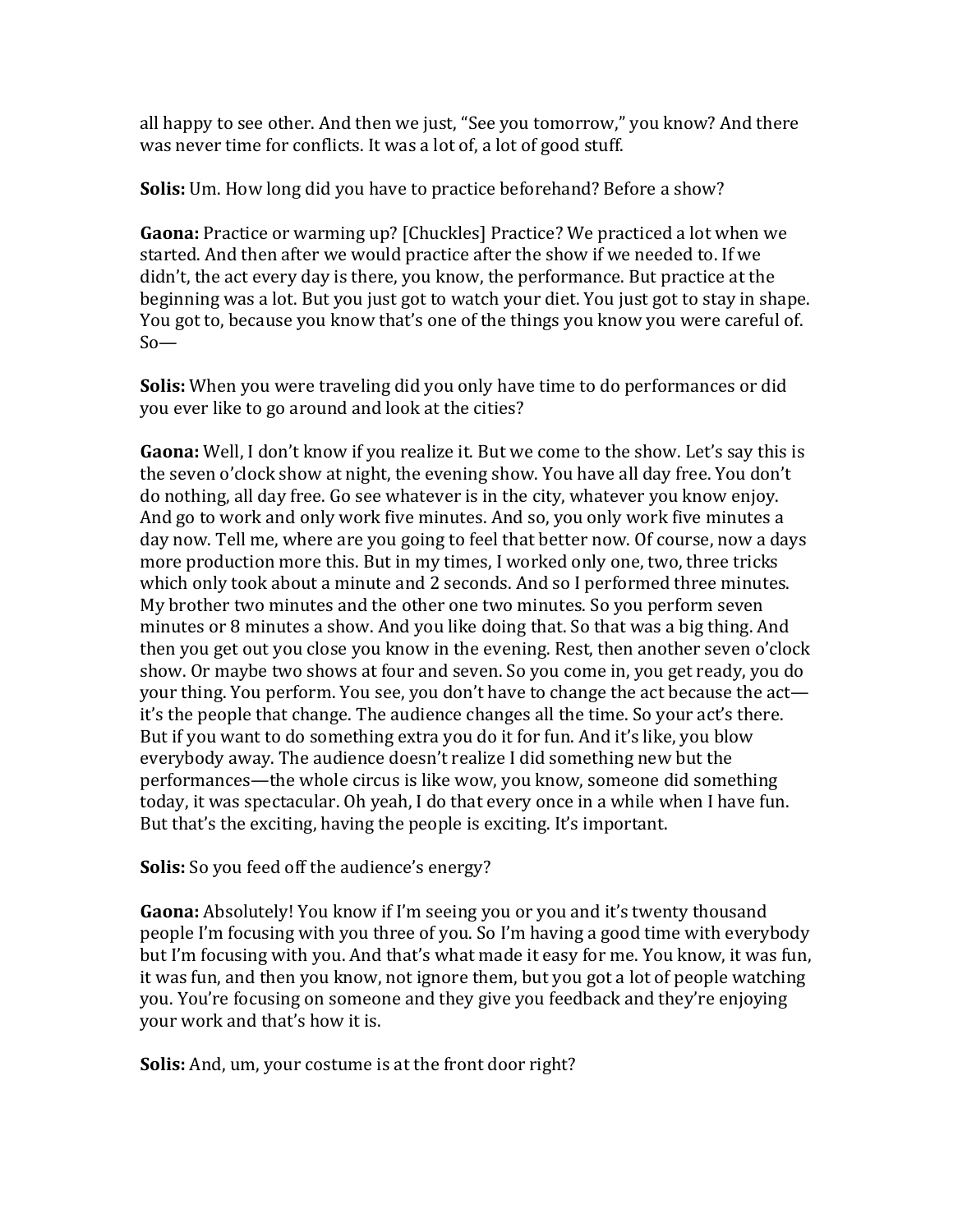**Gaona:** Yes. Yes. The capes? That was fun. You come in with the capes and the music and the lights and everything. You come in and you take the capes off like a matador and climb up.

**Solis:** Who made your capes?

**Gaona:** They were made in New York. Um, yeah, we had a lot of beautiful capes. All colors and it was a big thing, you know. It's like, yeah, it was exciting. Sometimes you feel like, okay, I hope that cape can fly. [Laughs] like a flying carpet. No, but it was flying behind us, it was nice.

**Solis:** So, um, you guys coordinated costumes your brothers?

**Gaona:** Yeah, it's funny. Yes, um, my sister would design her costumes, and I had at the time. Wouldn't this be nice? Design a new costume—[Phone rings] Puddy is amazing she's just here enjoying.

**Solis:** So what did your sister do in the circus?

**Gaona:** She flew with us. You see it. Those are the capes [Points at the capes]

**Solis:** So it was three brothers and one sister?

**Gaona:** Yeah.

**Solis:** But you said it was five of your siblings?

**Gaona:** No it was four of us. We were the flying Gaonas. And the other one was the walking Gaona, the fisherman Gaona. They did something different.

**Solis:** So your father was comedy. He was a comedy act, right? So what did your great grandfather, I mean your grandfather, do?

**Gaona:** My great grandfather was also in the business. And then my grandfather and then my father. They were all in show business. From singers, bullfighters. It was a big family. Tradition goes back. But they passed it on. My grandfather passed it on to dad, my dad passed it on to us. But my father decided to be the Chaplin of the trapeze. Fabulous! Nobody could forget that act. It was amazing.

**Solis:** Do you guys ever have family reunions? I bet it's crazy!

**Gaona:** Oh yeah! We do get together. The nice thing about it is because we live nearby we have time to see each other. But anyway, that's it. When you travel, even the dog is with you. They like to go. They live in the train. I used to have my pet before Puddy. This is the third Puddy of the same family tree. The first Puddy was twelve years old, the second was fourteen years old, this one is only five. But they're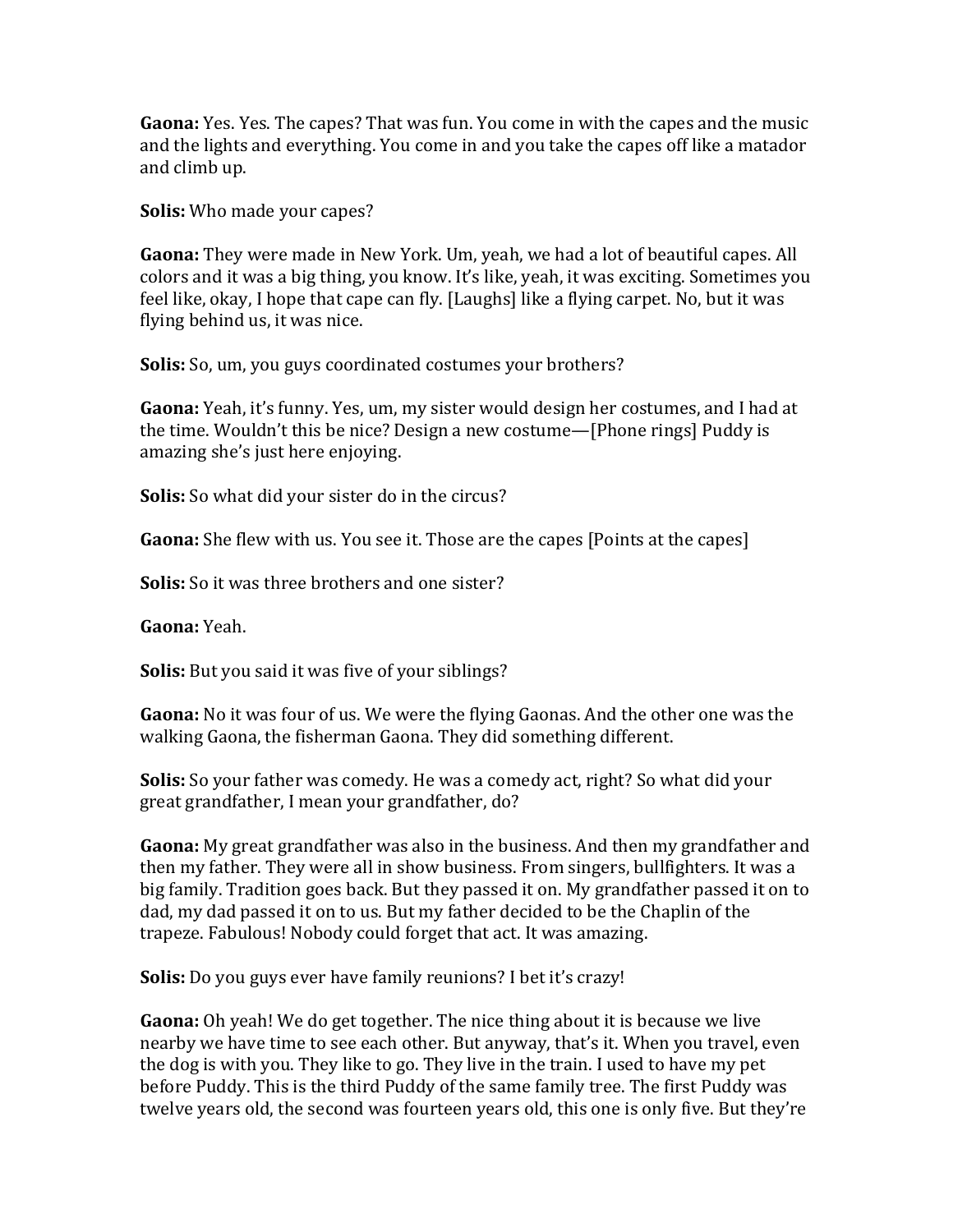traditional. From the same family tree. But they know when you're on the road. They know when you're leaving, when you're coming. It's incredible! I'm gonna tell you the story. If you lock your dog in the closet. And leave him in the closet for ten days. Then you put your wife in the closet for ten days, ten days later you come you open the closet the dog still loves you the same way. When you open the other door, you better run! [Laughs] The dogs love you no matter what. They know when you're leaving, when you're coming, they're part of the circus.

**Solis:** Did the circus have any pets?

**Gaona:** Oh yeah! Of course. Everybody has a pet. Some guys have the leopards and the lions they perform like that guy over there [Points to painting] it is what it is. It's a life. What else could you call a circus if you didn't call it a circus? Do you know why the circus was called the circus? Well, a coliseum in Rome was a circus. The gladiators, the lions, man versus lions, tigers, bulls. [Front door bell rings] So what I'm saying about the coliseum. The coliseum is in Rome. So for Romans the entertainment was the circus. So the Roman circus it was the gladiators versus the lions, they had their entertainment a circus. And because of the circle, was the ring, the circle became the circus. So the Roman circus was a big thing. It was another form of entertainment. Horses riding horses, chariots, gladiators. Everybody who could make it to Rome. They knew they wanted to you know. So that was incredible when you look at it.

**Solis:** Yeah, it dates back to a long time ago.

**Gaona:** Oh yes, yes. So the circus has always been beautiful. I think it's something really special. There's nothing like it. Laughter, laughing. Go to Solei, go to Ringling.

**Solis:** And it's definitely played a big role in your family.

**Gaona:** Yes. Very big, very big. Life is good. Life is a circus. You go to Sarasota. In Sarasota you got the Ringling Museum. Everything is circus related. Because it's a fact. Then you get new people who don't understand this. They want to change things because they don't understand the tradition. [Phone rings]

**Solis:** So, do you believe this tradition should stay true to itself? Or do you believe it should change?

**Gaona:** The circus?

**Solis:** Are you welcome to change? Mhmm

**Gaona:** I don't think it'll change. I don't think it's going to change because, like I told you before, as long as a child is born the circus is magical. If you look at entertainment, live entertainment, if you really look at it or think about it where you can see something so different like the circus. Thrilling, exciting, and everything.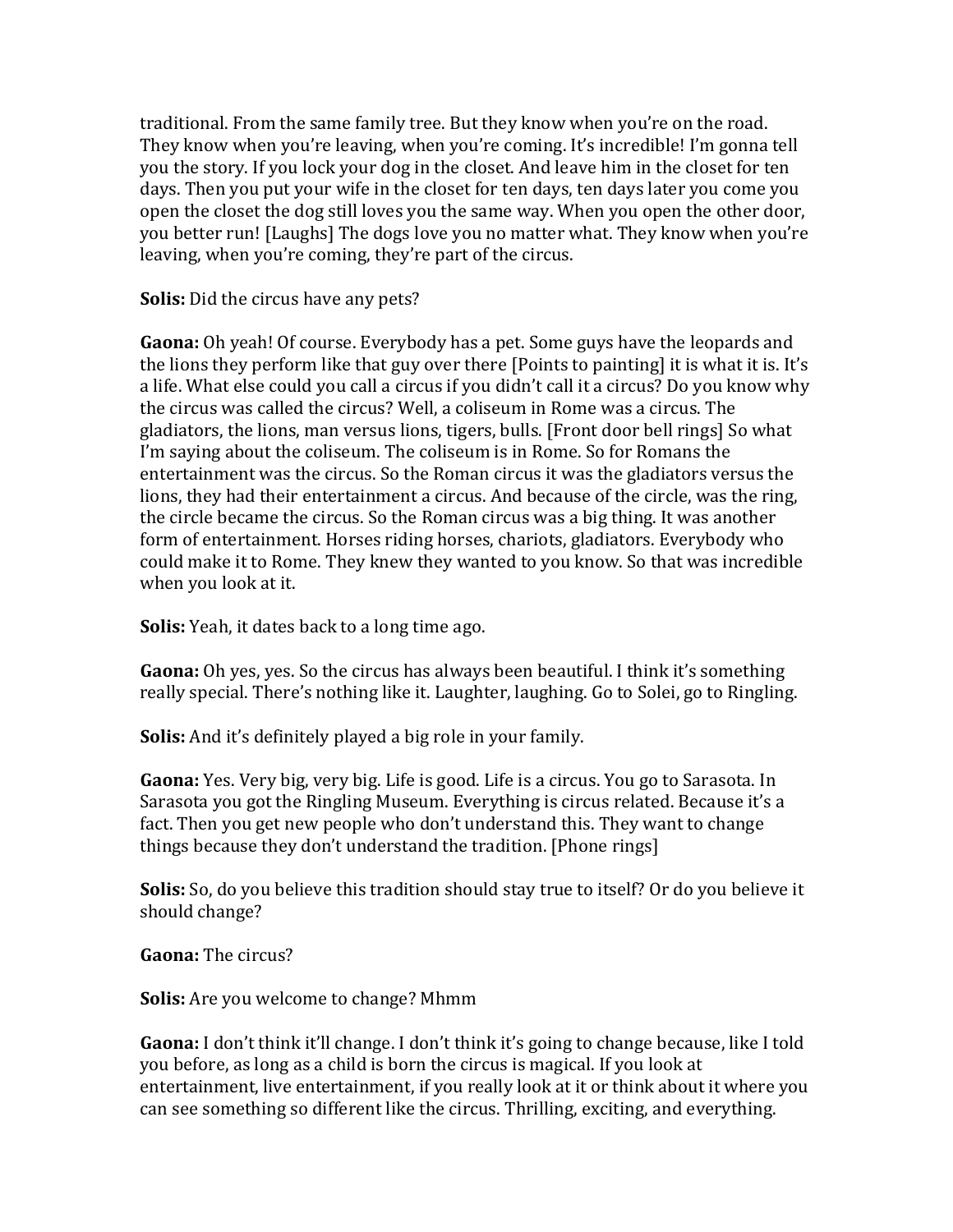**Solis:** And did you meet your wife at the circus?

**Gaona:** Yeah, she danced in ballet, classical jazz, and she used to choreograph for the circus is Brazil. And we met so we continued, it was nice.

**Solis:** Did you meet her in one of your shows?

**Gaona:** Yeah, as a matter of fact they were invited to come be a part of our show with the ballet company, and they did, decorating the whole acts with dancing and ballet. It became a part of the circus. They used to come every weekend and travel all over Brazil. It was a nice touch to the circus. With circus ballet and everything very nice choreography with the show acts.

**Solis:** Do you take your daughter to the circus?

**Gaona:** Oh yeah! She loves it. She's a circus on her own. She is amazing.

**Solis:** How old is she?

**Gaona:** Victoria is going to be eleven next week. And she does all the circus arts. She's fabulous, really. She started to fly at the age of one and a half. Can you believe that? She saw it and she went. And I took her up and she flew way up there. And that's her first catch there [Points to picture].

**Solis:** When did you start flying?

**Gaona:** I was about eight years old. I was eight years old when I did my first show performance. And that went on and on and on and better. It was great.

**Solis:** How was your first performance? Was it scary?

**Gaona:** It was fabulous! It was like, whoa, exciting. It was exciting. I remember I came down and they bought me a beautiful bicycle. It was great! I said, I'll do more. It was nice. The way we did and the way my parents did it with us. It was great.

**Solis:** Is that the way your family bonded?

**Gaona:** I would say yes. I think we bonded because our lives, everyday was an exciting day. What are we going to do today? Are we going to make something? You got to create something. And it was fun. Every day was different. Creating something for the act and I think I can do this trick and my father said you think you can? Yes. Well let's see. Let's try it. So that kept going. It was fantastic. Then you take all that. All that that you practiced you got to store it. The same thing you do today. You got to store everything in here. That's when you begin to see how muscle memory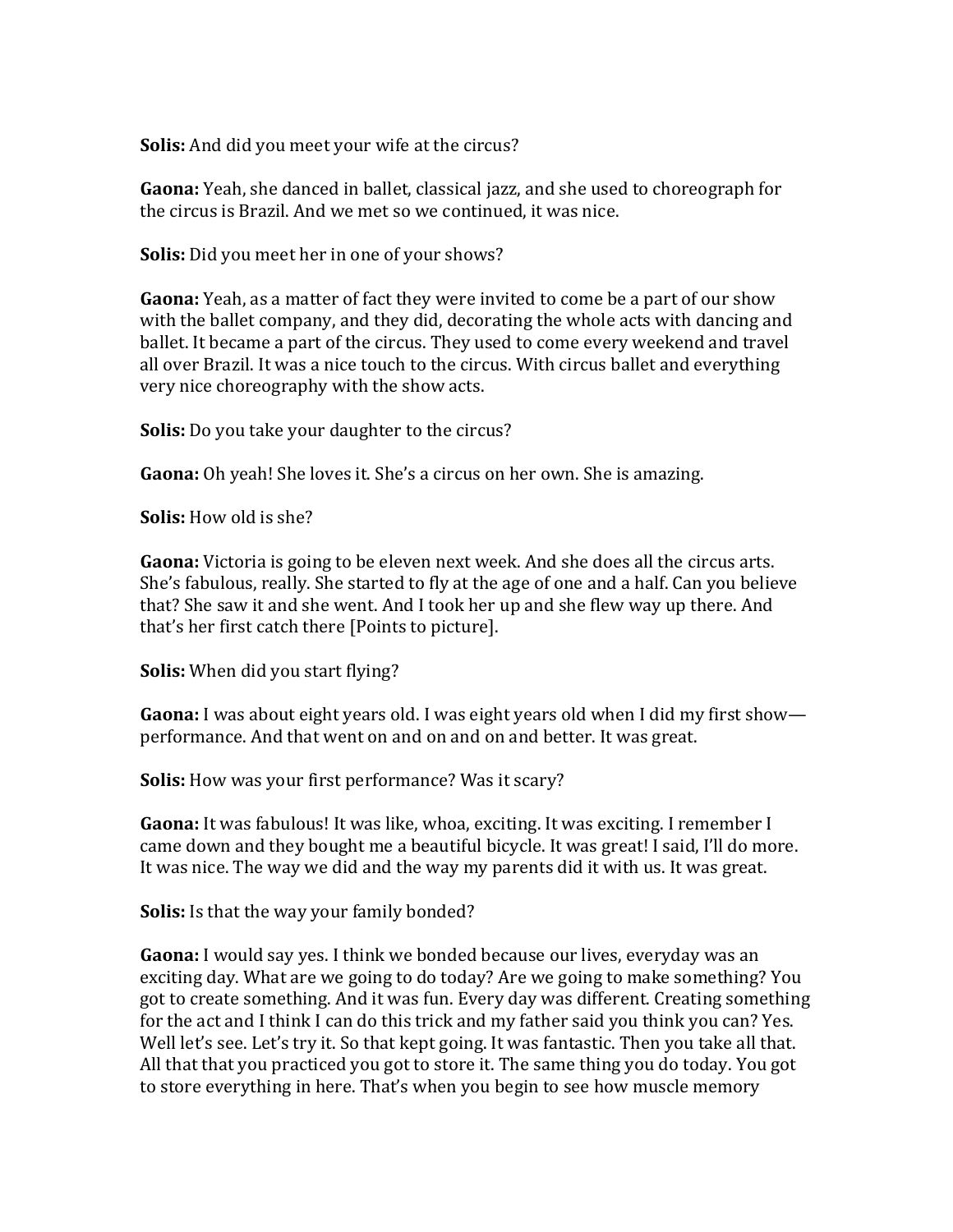works. The more you practice, the more muscle memory goes on and your body does it on its own.

**Solis:** Who was your idol growing up? Who did you look up to?

**Gaona:** Well, I mean. Growing up it was the Beatles at the time. You know, they were the Beatles at the time and, wow, they were great. Paul McCartney and all the Beatles they were your idols. But when I got the thrill he wanted to meet me because he saw me performing in New York in Madison Square Garden. He wanted to meet me and I just heard he was there but I didn't know. I was blown away. And when he said, "I want to meet Tito," I couldn't believe it, so imagine that.

**Solis:** What was that like? Meeting him?

**Gaona:** It was amazing. It was incredible. I mean, he comes to tell you how wonderful you are, how special you are as a performer. And I said, you're the same. You're music, it's how it feels. It's show business.

**Solis:** That's amazing that you got to meet your idol.

**Gaona:** Yeah, and many, many performers in the business. A lot of performers, like Robin Williams. He used to be a good friend and he used to perform as a clown in the apple circus in New York with us. Robert De Niro loved the circus. He was always in the circus. So you've got all the actors of the past. I think it was like a family, it was show business and they understood circus. They had this thing inside them. Like, wow, these are the real performers.

**Solis:** Did you always know this is what you wanted to be? Is there anything else you wanted to be when you were little?

**Gaona:** No. I think I woke up, I saw my father and at the age of five I saw the fabulous world of the circus. And that was into me right away. I wanna be that, I wanna do that, I wanna do anything I love. So in other words, you grow into it. Because if I would have been older it might have been different. But you kind of grow into it.

**Solis:** How many languages do you speak? I'm curious.

**Gaona:** Mostly Slavic languages. Hungarian, Bulgarian. Because of the Ringling show, you know, ten languages. It's nice communicating with people. I love that more than anything. It was very special to do that. You come in and nobody understands each other but you teach them English, they teach you their language, and you're friends. And that's nice, communicating.

**Solis:** Have you had any other pets?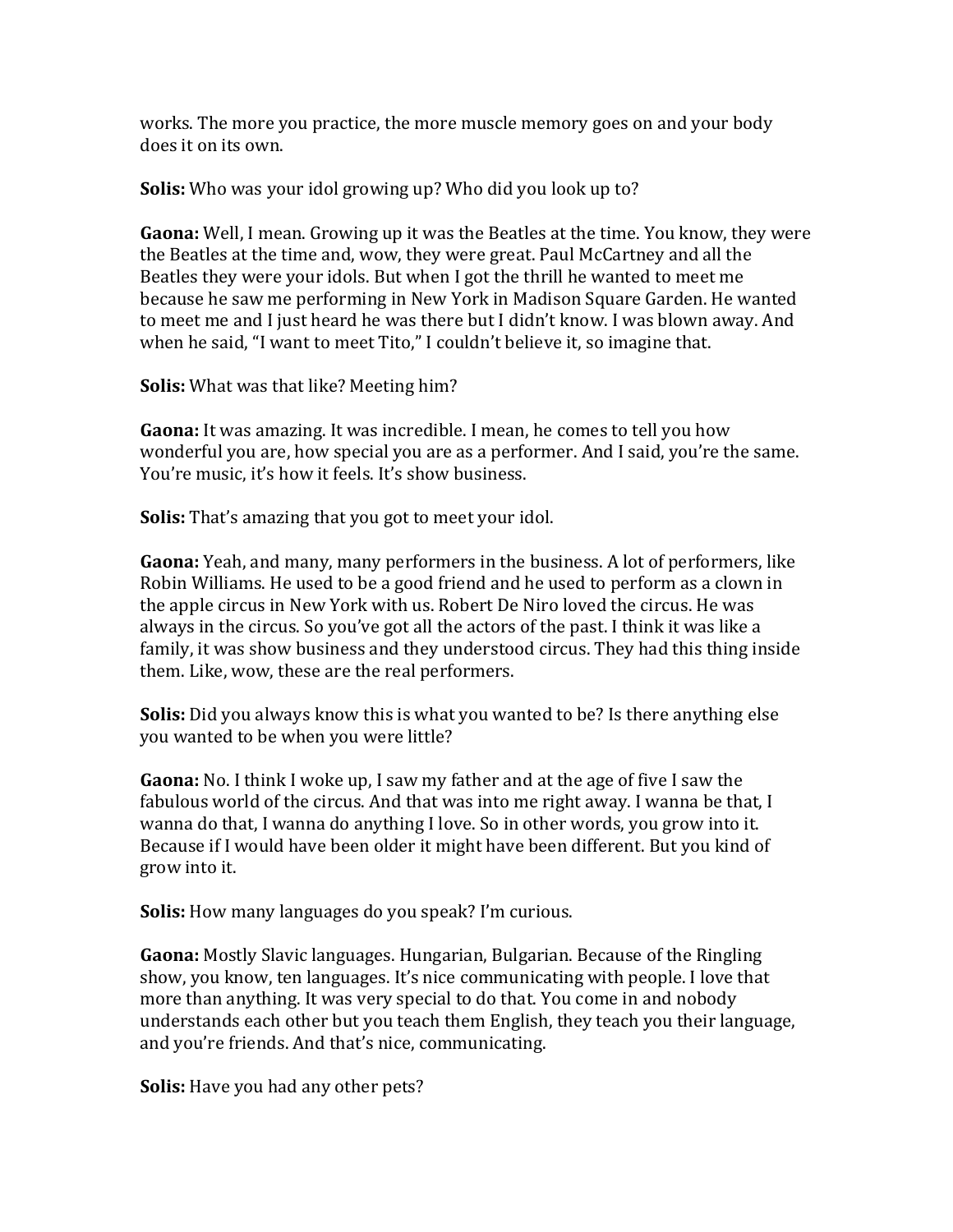**Gaona:** No, no. I've always had dogs. They're the best friend.

**Solis:** They seem to have their own personality. All of them.

**Gaona:** Yeah.

**Solis:** They're all different.

**Gaona:** Is that it? Do you think you have enough?

**Solis:** Yeah. Is there anything else you'd like to say? Anything about any topic?

**Gaona:** No, we talked mostly about the circus and all that.

**Solis:** I'd like to take pictures.

**Gaona:** Yeah, you can take pictures and now you know a little bit of what it is. [Looking through album] This is Richie, my younger brother. And then see here growing up with the trampoline.

**Solis:** This is you with the trampoline? And your brothers?

**Gaona:** Yeah, see my little brother Richie? These are my brothers.

**Solis:** What are your brothers' names?

**Gaona:** Richie, Armando, my father Victor, and myself Tito. But see, that was it: traveling, enjoying, and learning. Then here, explaining how things went. And Richie getting ready for the show. He started young too. See? And then starting to grow up.

**Solis:** How old were you guys here?

**Gaona:** Maybe I was about thirty-five. Richie was about twenty-eight. Charla was about my age too. See the capes?

**Solis:** Who came up with the idea for the capes?

**Gaona:** It was a traditional thing. See? Flying for the hands and the triple somersault.

**Solis:** So what would you say is your hardest trick?

**Gaona:** The hardest trick? Oh my god, so many. The double-double. It was like a twist. It was a big trick but it was fun. The triple and the quadruple. You know? A lot of good stuff. And that's us in Sweden and that's Alex, Richie's son. The generations go on.